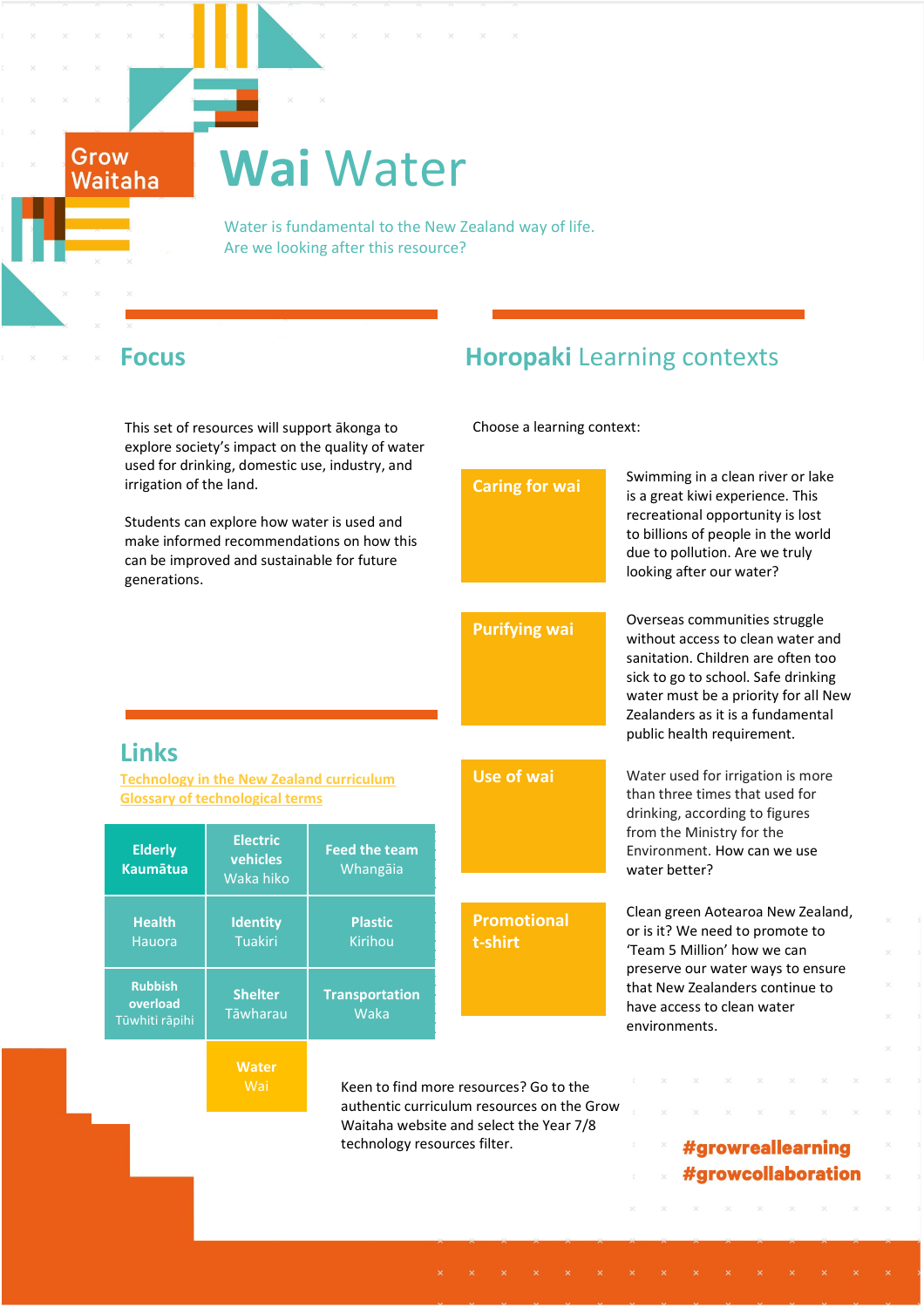# tech IT

**The Context/Horopaki:** Swimming in a clean river or lake is a great kiwi experience. It is different to having a dip in a pool or at the beach. It is a recreational opportunity that has been lost to billions of people around the world due to pollution. New Zealand Aotearoa is blessed with so much fresh water that most of our rivers and lakes remain suitable for swimming and recreation.

**The Brief 1:** *You are to research a local river to determine how suitable it is for swimming, fishing, and other sports. You are to create a T-shirt slogan to promote how best to keep this river clean for future communities.* 

**The Brief 2:** *You are to design and create a flotation device made from recycled products that can support the weight of a teenaged person.* 

#### **(WALT) We are learning to:**

- identify and promote what can be done to encourage the care and safe use of our waterways, rivers, and lakes.
- **design** a stable flotation waka platform.

### **Activity 1 Promoting water use**

- 1. Research how your local community is caring for your local river water. See a list of rivers below.
- 2. Identify what can be done better to improve the quality of the water?
- 3. Sketch a couple of designs that could be printed on a tee shirt to promote better use of the water ways—maximum size 200 x 200 mm.
- 4. Finalise your concept and present your outcome using colour for impact.
- 5. Special note: It would be nice to include kowhaiwhai that are specific to water in your Tshirt design. For example:
	- puhoro—swiftness and agility, especially across water
	- mangopare—strength/hammerhead shark.

These designs are mentioned in earlier contexts. See digital rauemi #1 below.

6. **Take** a picture and send it to your teacher.

**Digital resources/Rauemi**  1. Maori Design—**Kowhaiwhai patterns**





 $[$  WATER  $//$ 





## **Activity 2 Water raft**

- 1. Research rafts made from recycled products on the internet. Use these designs as inspiration for your raft design.
- 2. Sketch a range of ideas to show how your raft meets the attributes:
	- made from recycled products
	- has a stable floating platform
	- is able to carry a teenage person

l

- has a place for dry storage of goods.
- 3. Finalise your concept and present your outcome using colour for impact.
- 4. Take a picture and send it to your teacher.

### **Resources/Rauemi**

*List of rivers in Otautahi*  **Puharakekenui**/Styx River **Hororata** River **Huritini**/Halswell River **Kaiapoi** River **Ōpāwaho**/Heathcote River **Ōtākaro**/Avon River **Rakaia** River **Waikirikiri**/Selwyn River **Waimakariri** River



<https://bit.ly/kowhaiwhai>

me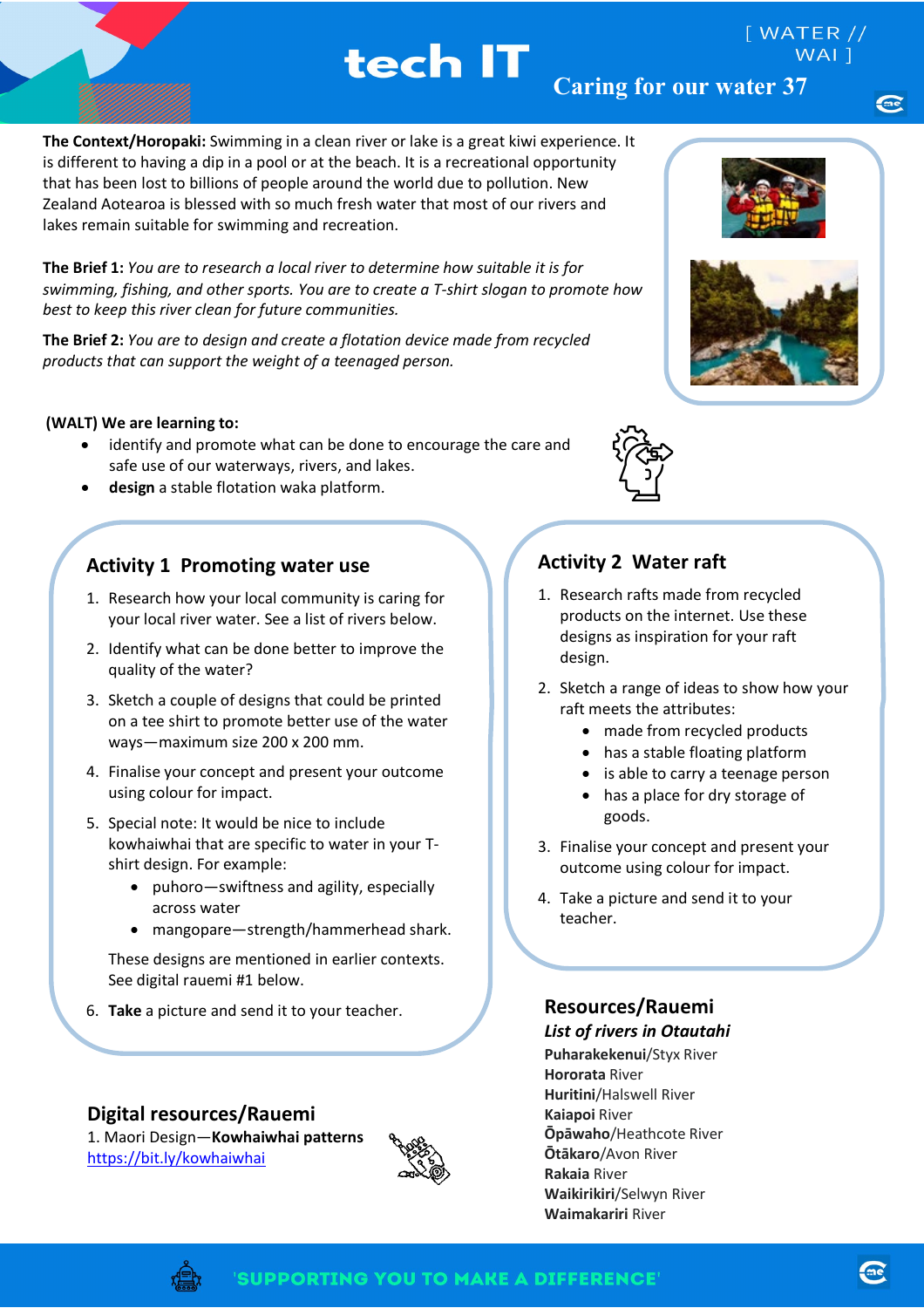# tech IT

**Purifying 38**

 $[$  WATER  $//$ 

**The Context/Horopaki:** Some overseas communities struggle without access to clean water and sanitation and, as a result, children are often too sick to go to school. Safe drinking water must be a priority for all New Zealanders as it is a fundamental requirement for public health and cannot be taken for granted.

**The Brief 1:** *During disasters, communities can lose access to clean water. You are to research and create a device that can be used to purify dirty river water.*

**The Brief 2:** *You are to design a flow diagram for people to use during an emergency.*

#### **(WALT) We are learning to:**

- **purify** dirty water.
- design, plan and **present information**.



## **Activity 1 Purifying water**

1. During disasters water might need to be treated before drinking. Watch the following two video clips that show how to remove solid waste from water.

Method one—create a water filter <https://www.youtube.com/watch?v=elPJbVv56wA>

Method two—use a shoelace to purify water <https://www.youtube.com/watch?v=QpgEpu4-hU0>

- 2. Try method two. Take several pictures to show the process you follow.
- 3. Paste your pictures into Microsoft Word or Google docs and write a brief description of what is happening at each stage.
- 4. Save the file on your computer and send it to your teacher for assessment.
- 5. Watch video #1 in the digital rauemi with people at home and discuss the advantages of this tech advancement.

### **Digital resources/Rauemi**

1. Michael Pritchard: How to make filthy water drinkable <https://www.youtube.com/watch?v=rXepkIWPhFQ> 2. Wellington council 'Get Prepared' flow chart

# **Activity 2 Information sheet**

- 1. Read digital rauemi #2—'Get Prepared'—and use this information as the basis of an information sheet.
- 2. Design a new presentation for the youth of Aotearoa, using the same facts but making it more appealing to younger people.
- 3. Plan the layout. Sketch ideas that could be used as the icons for the different steps.
- 4. Use Word, Google docs or a flow chart app such as [Gliffy](https://www.gliffy.com/diagrams) (gliffy.com/diagrams) to create a flowchart that displays all the important information.
- 5. Use a range of cool icons/graphics that can easily be read.
- 6. Show others at home and get their feedback. Based on the feedback, make changes to improve your design.
- 7. Save the file on your computer and send it to your teacher for assessment.

| Attributes:  |  |  |  |  |
|--------------|--|--|--|--|
| Easy to read |  |  |  |  |
| Colourful    |  |  |  |  |
| Informative  |  |  |  |  |

Easy to follow Eye catching Cites source of data

<https://getprepared.nz/assets/Get-Prepared-website/Households/Water-emergency-flowchart.pdf>

3. Making your water safe

<https://getprepared.nz/assets/Get-Prepared-website/Households/Water-Treatment.PDF>

4. An introduction to Gliffy flowchart maker

<https://www.youtube.com/watch?v=FVQk-sQLl60>



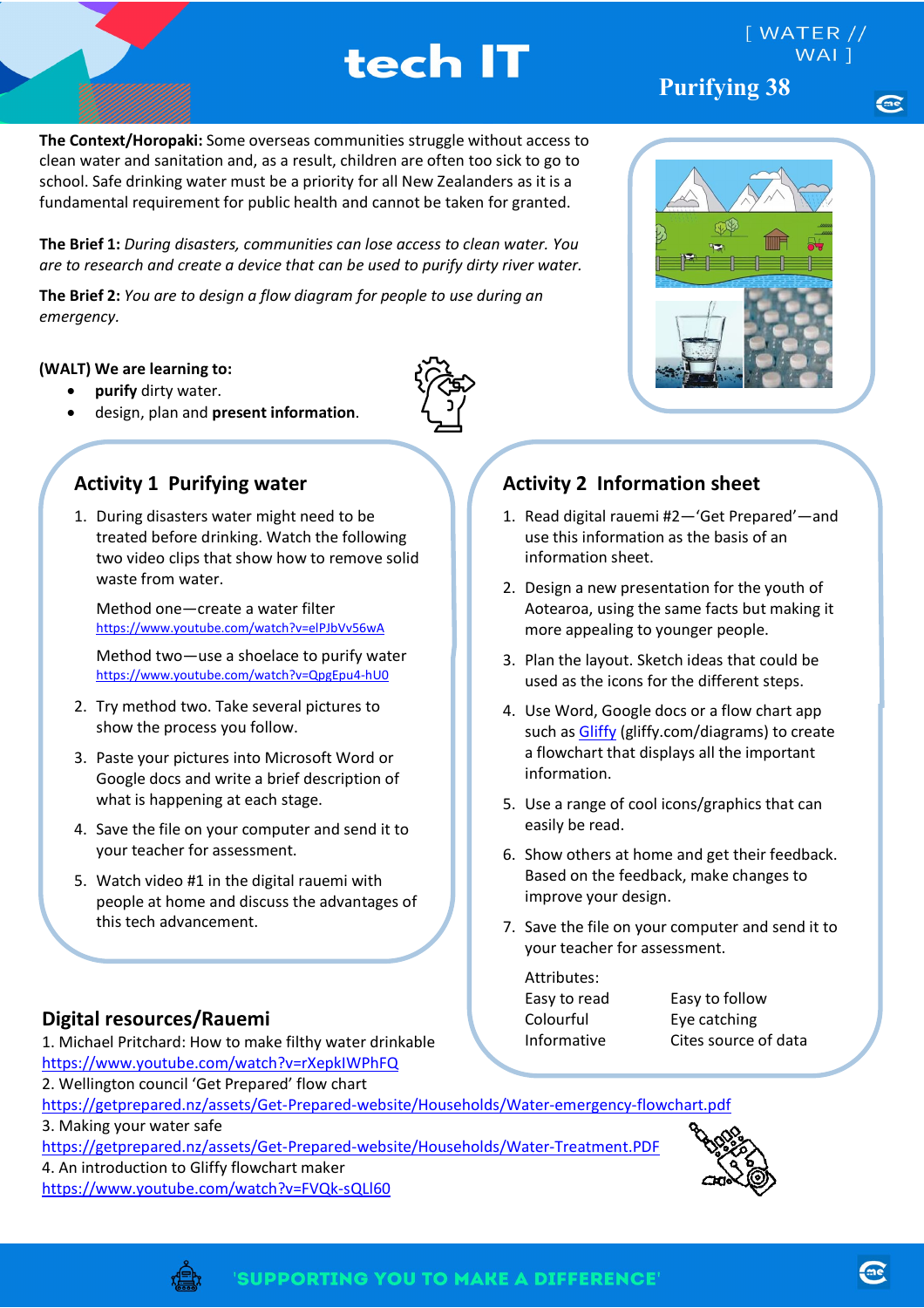tech IT

**The Context/Horopaki:** More than three times as much water is used for irrigation than is used for drinking water according to figures from the Ministry for the Environment. In one year more than 5 billion cubic metres of fresh water are taken from ground and surface water for irrigation compared to 1.5 billion cubic metres for drinking water. How can we use water better?

**The Brief 1:** *How much water do you use in your house per day/per week?* Can we use water better? *You are to make a 1.5 minute video that makes recommendations about how we can use water better at home.* 

**The Brief 2:** *You are to investigate the big users of water and present a three-slide presentation to answer the question: What can be done to make sure that we don't run out of water?*

#### **(WALT) We are learning to:**

- **record data** to make an informed decision.
- **present data** that can be used to support improvements in the use of water.

#### **Activity 1 Video production**

- 1. Watch the video #1 rauemi about uses of river water.
- 2. How much water do you personally use in a day? In New Zealand, the average person uses 227 litres of water per day made up of: toilet—86 litres, bathing and hygiene—68 litres, laundry—36 litres.
- 3. Experiment 1—cleaning teeth. Have a selection of pots next to the bathroom sink. While you brush your teeth, leave the tap running and filling the pots. Exchange the pots as they fill up. Turn the tap off when you are ready to rinse the toothbrush again. Using a measuring jug from the kitchen or a plastic bucket with a litre scale, measure the litres you have in the pots. Do this for the next three days to calculate the average amount of water you use to clean your teeth.
- 4. How can we use water better? Use the video #2 rauemi as an example and create your own video of how we could use water better around the home.
- 5. Plan out what you want to say and then have a family member or a friend film you. Review and re-record if necessary.
- 6. Send the video to your teacher.

#### **Activity 2 Three-slide presentation**

- 1. You are to research the use of water in New Zealand. What can be done to make sure we don't run out of water?
- 2. Create a three-slide presentation using MS PowerPoint or Google Slides to present your findings. Provide examples of text, pictures, audio, and video to support the focus of the slide.
- 3. Watch #3 rauemi about water use at home and #4 rauemi for water used in industry.
- 4. The three slide titles are:
	- Wai/water—Who are the users?
	- Wai/water—How is it used?
	- Wai/water—What can be done better?
- 5. Be creative. Think of the viewer and getting them involved with information graphics.
- 6. Send the file to your teacher.

#### **Digital resources/Rauemi**

- 1. Video**—**Balancing water uses and values <https://www.youtube.com/watch?v=MG4Dxz7m8Jw> 2. Video What's the truth about water [https://www.youtube.com/watch?v=92o\\_ARPNsWI](https://www.youtube.com/watch?v=92o_ARPNsWI) 3. What's the truth about water usage at home <http://www.learnz.org.nz/water172/bg-standard-f/water-use> 4. What's the truth about water usage in industry
- <https://figure.nz/chart/SCLKsnnRdhEYfMZR>







 $[$  WATER  $//$